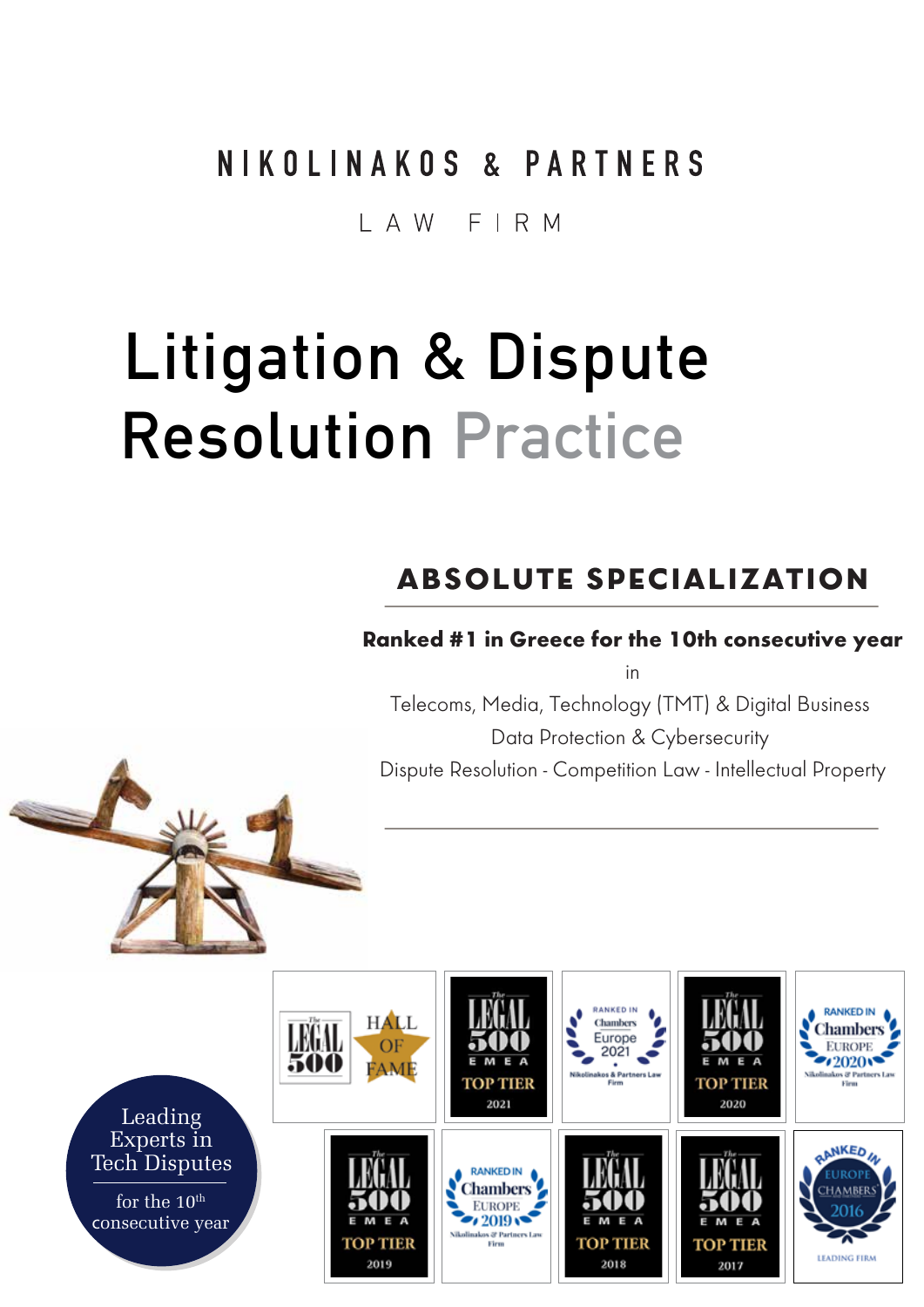## ABSOLUTE SPECIALIZATION

#### **POWERFUL LITIGATION – STRATEGIC GUIDANCE**

 **"Leaders in technology-related and competition litigation** and **at the very top of agency dispute practices,** Nikolinakos & Partners Law Firm fields a **committed and creative team of litigators".**

**Legal500, EMEA, 2021**

**"Stands out** for its strength in **antitrust litigation". Legal500, EMEA, 2021**

**"Leaders in regulatory litigation and strongly recommended** for **TMT, antitrust** and **data protection disputes".**

**Legal500, EMEA, 2020**

**"Outstanding antitrust litigation experience".**

**Legal500, EMEA, 2020**

**"A key player in the telecoms market, frequently acting on litigation** as well as regulatory and competition proceedings**". Chambers & Partners, Europe, 2020**

**"**The practice **excels on the dispute resolution front".**

**Legal500, EMEA, 2020**

**"**Nikolinakos & Partners LLP has an **impressive dispute resolution team** with deep understanding of the local and international markets that is **extremely experienced before the regulatory authorities and administrative courts.** The firm **is especially strong on the TMT side".**

**Legal500, EMEA, 2019**

**"Known as a key player** in the telecoms market, particularly for **handling a large number of formal proceedings before the Hellenic Telecommunications & Post Commission". Chambers & Partners, Europe, 2019**

**"**One of the **leading** players in **competition law** consulting and **litigation". Legal500, EMEA, 2019**

**"**Nikolinakos & Partners LLP is praised for its **tremendous expertise** and for being **formidable and extremely effective in handling disputes".**

**Legal500, EMEA, 2018**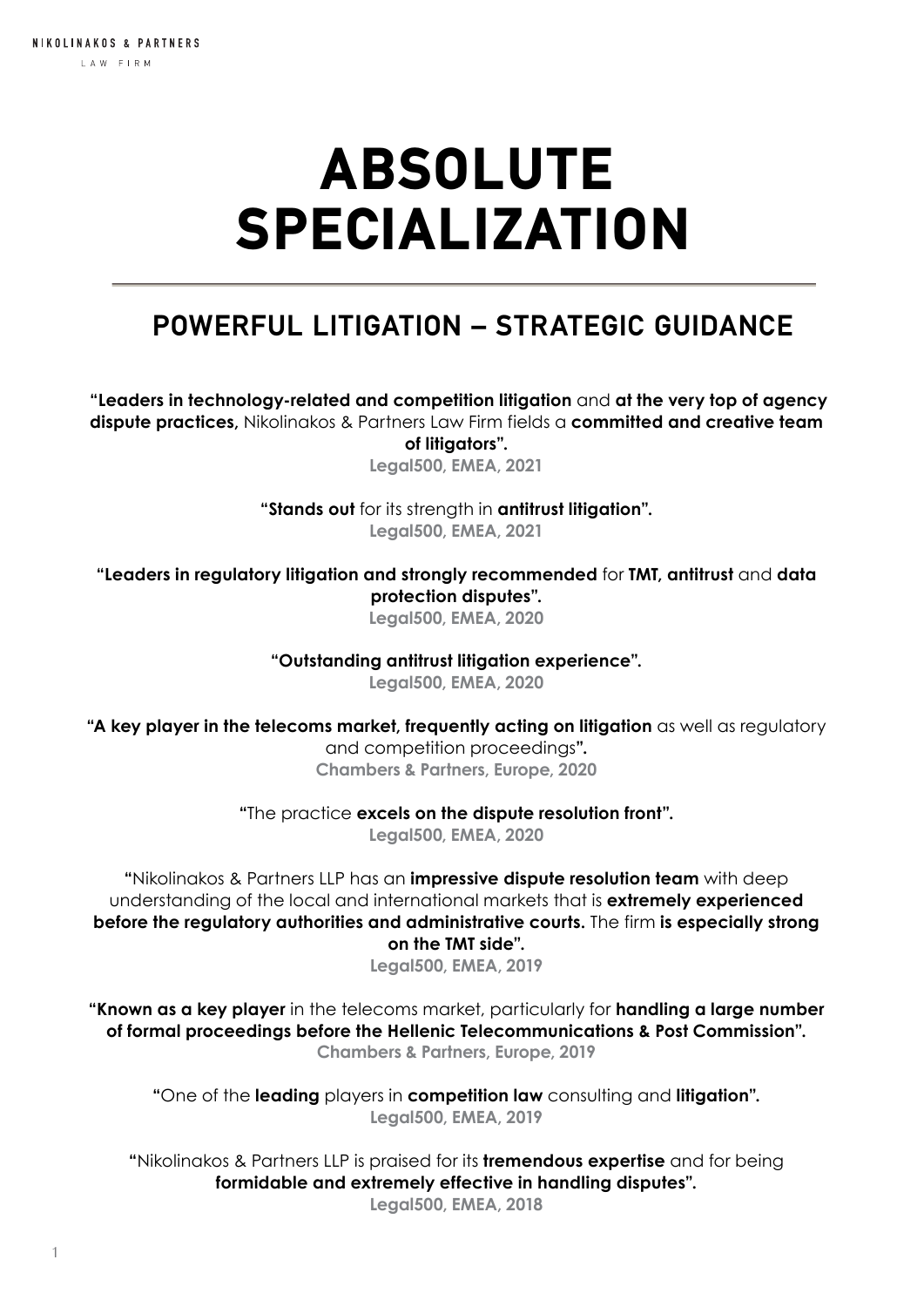### OUR LAWYERS

Our lawyers are highly recommended as leading experts by prestigious international legal directories. Indicatively:

"**Dina Kouvelou** is an **expert in competition, TMT and agency disputes**". Legal500, EMEA, 2021

"**Nikos Nikolinakos** is a **leading litigator**". Legal500, EMEA, 2020

"**Dina Kouvelou** is **vastly experienced in TMT and energy disputes**". Legal500, EMEA, 2020

"The **exceptional and solution-oriented Dina Kouvelou** is **an impressive agency litigator,** with **vast experience in both competition law and TMT**". Legal500, EMEA, 2018

"**Expert litigator Nikos Nikolinakos** is **practical and savvy**, and has a **wealth of experience**". Legal500, EMEA, 2016

"**Nikos Nikolinakos** is an **outstanding litigator** before the relevant **regulatory authorities** and **administrative courts**". Legal500, EMEA, 2014

"**Alexis Spyropoulos** is **vastly experienced in litigation before the administrative courts**". Legal500, EMEA, 2021

"**Alexis Spyropoulos** is **dedicated and responsive**". Legal500, EMEA, 2020

"**Nikos Nikolinakos** is an **effective strategist**  and **outstanding litigator**". Legal500, EMEA, 2019

"The team is led by the **exceptional Nikos Nikolinakos**". Legal500, EMEA, 2017

"**Nikos Nikolinakos** has a **good reputation for civil and regulatory disputes**, particularly in the **telecoms industry**". Legal500, EMEA, 2015

"**Nikos Nikolinakos** is a **vigorous litigator** and excellent at seeing the bigger picture". Legal500, EMEA, 2013

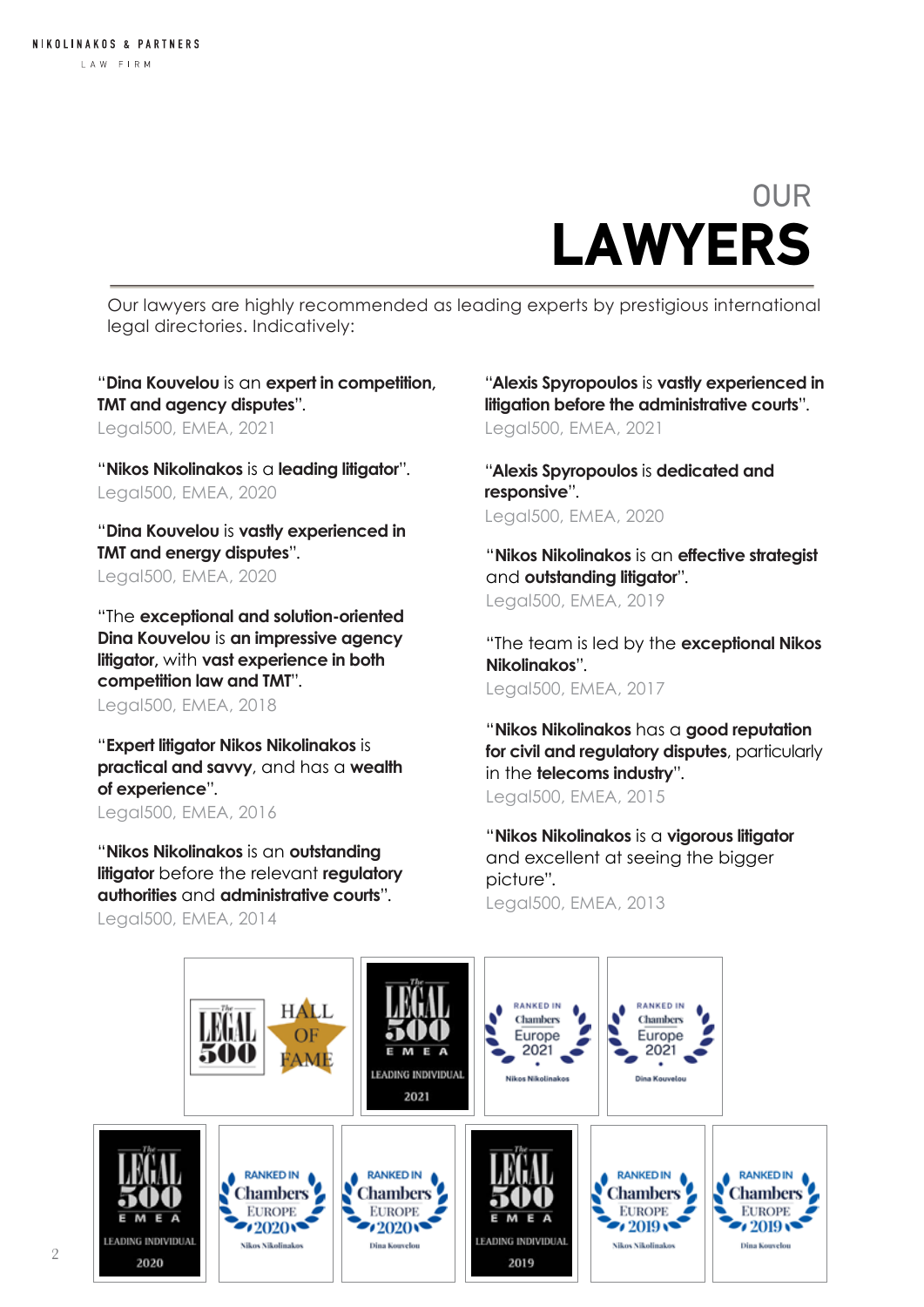# EXPERIENCE & EXPERTISE

Our Litigation & Dispute Resolution Practice has an impressive track record for successfully representing clients before civil and administrative courts and regulatory authorities.

We have wide ranging experience and expertise across our key industry sectors and are skilled in all forms of dispute resolution including, litigation; arbitration; ADR; corporate governance advice and investigations; Agency litigation.

We handle litigation and arbitration involving a wide variety of issues, such as technology disputes, product liability and consumer protection, data privacy and security, antitrust/competition, intellectual property, and general commercial disputes. We provide specialist advice across a range of areas including telecommunications; media; technology; energy; construction; fraud and investigations; administrative law / public law; health and safety.

We are particularly strong in:

- Technology Disputes
- Telecommunications & Technology Litigation
- Media, Social Media & Entertainment Litigation
- Data Privacy and Data Security / Cybersecurity Litigation
- Crisis Management, Agency and Regulatory Litigation
- Intellectual Property Litigation
- Administrative and Public law Litigation
- Government Contracts Litigation
- Antitrust / Competition Litigation
- General Commercial Litigation / Consumer Protection and Product Liability Litigation

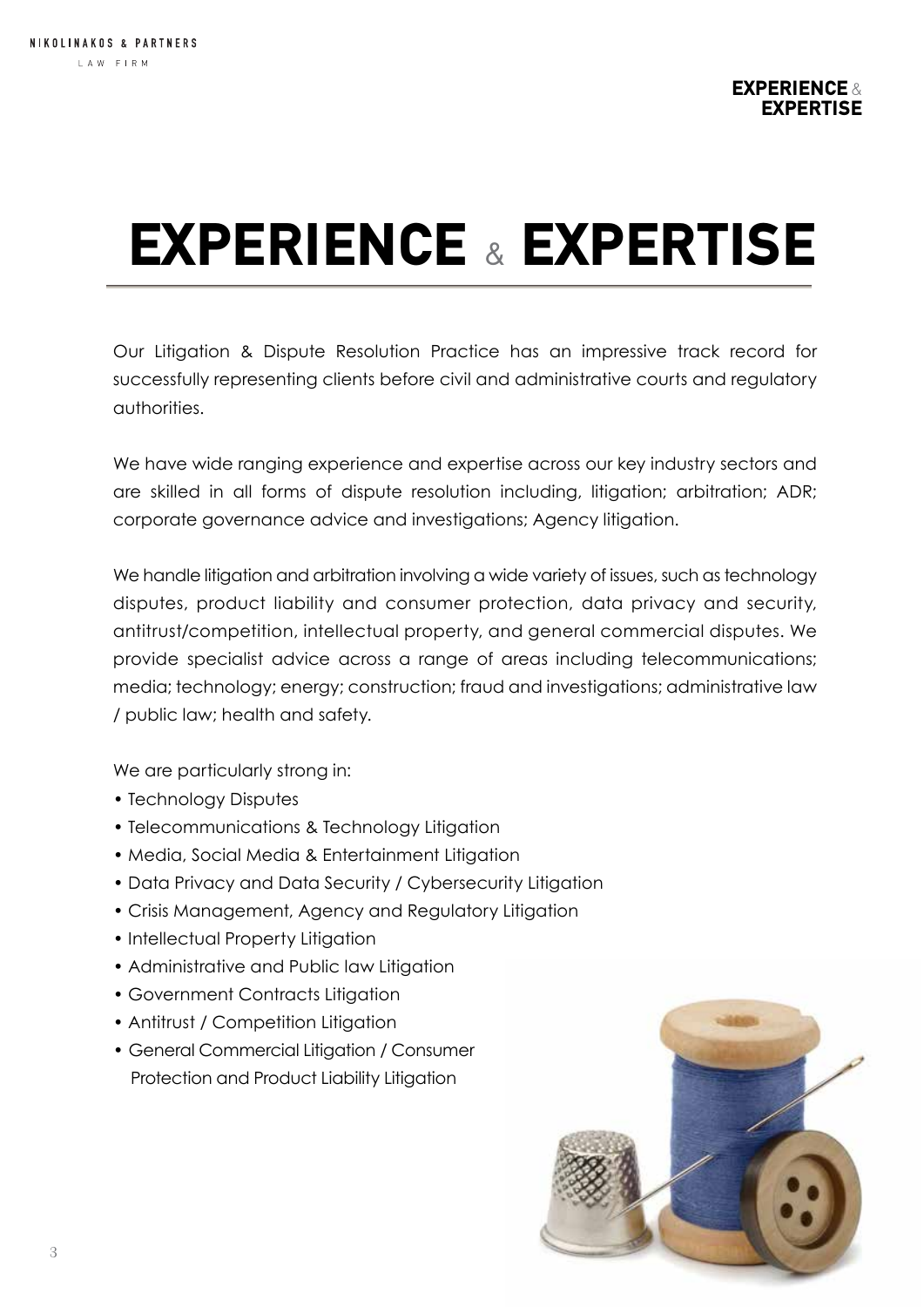# EXPERIENCE & EXPERTISE

At the same time, we recognise that not all disputes need to lead to litigation or arbitration proceedings. To reduce litigation risk, we develop compliance programs and provide training. We also advise on pre-litigation strategy and ensure that as a dispute progresses, a strategic perspective is always maintained.

Our approach is to be flexible, pragmatic and transparent in order to satisfy our clients' expectations on costs and timing as well as quality of advice. At the end of the day, a law firm is only as good as the results it obtains for its clients. The key to litigation success is to have the experience and talent to take cases to trial, if necessary, and win.

#### **In sum: Our Litigation & Dispute Resolution Practice responds to clients' needs in a broad range of issues, including:**

- Technology Disputes
- Telecommunications Litigation
- Media, Social Media & Entertainment Litigation
- Data Privacy and Data Security / Cybersecurity Litigation
- Consumer Protection and Product Liability Litigation
- Crisis Management, Agency and Regulatory Litigation
- Administrative, Public law, and Government Contracts Litigation
- Antitrust / Competition Litigation Mergers and Acquisitions Litigation
- Intellectual Property Litigation
- Pharmaceutical, Medical Device & Health Care Litigation
- General Commercial Litigation
- Energy disputes
- Arbitration
- Alternative Dispute Resolution
- Environment, planning & regulatory
- Real Estate & Construction Litigation

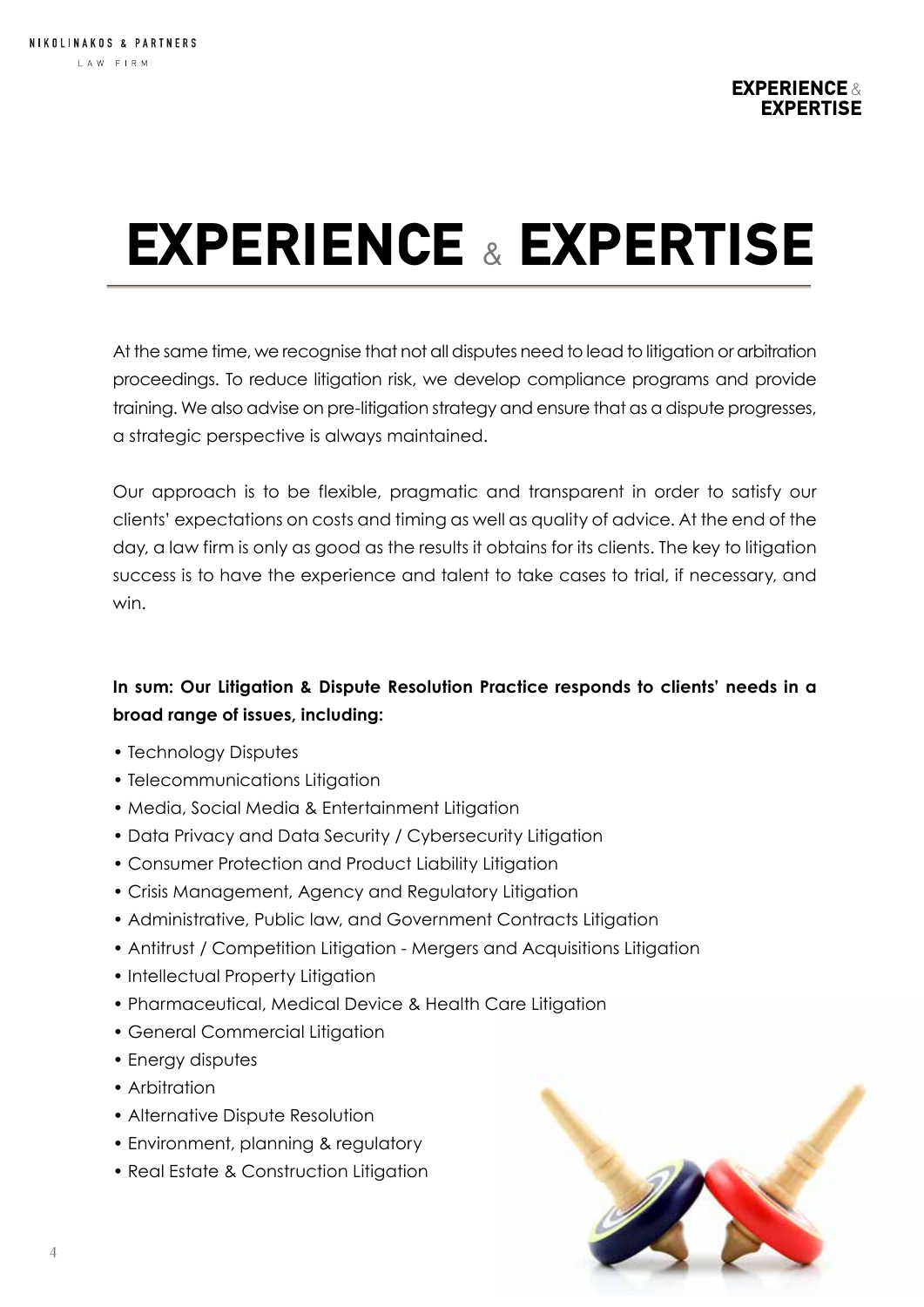## RECENT DISTINCTIONS AWARD WINNING

*Client satisfaction is the real measure of success for the work we do. But we also value the external recognition gained through the awards we have won.*

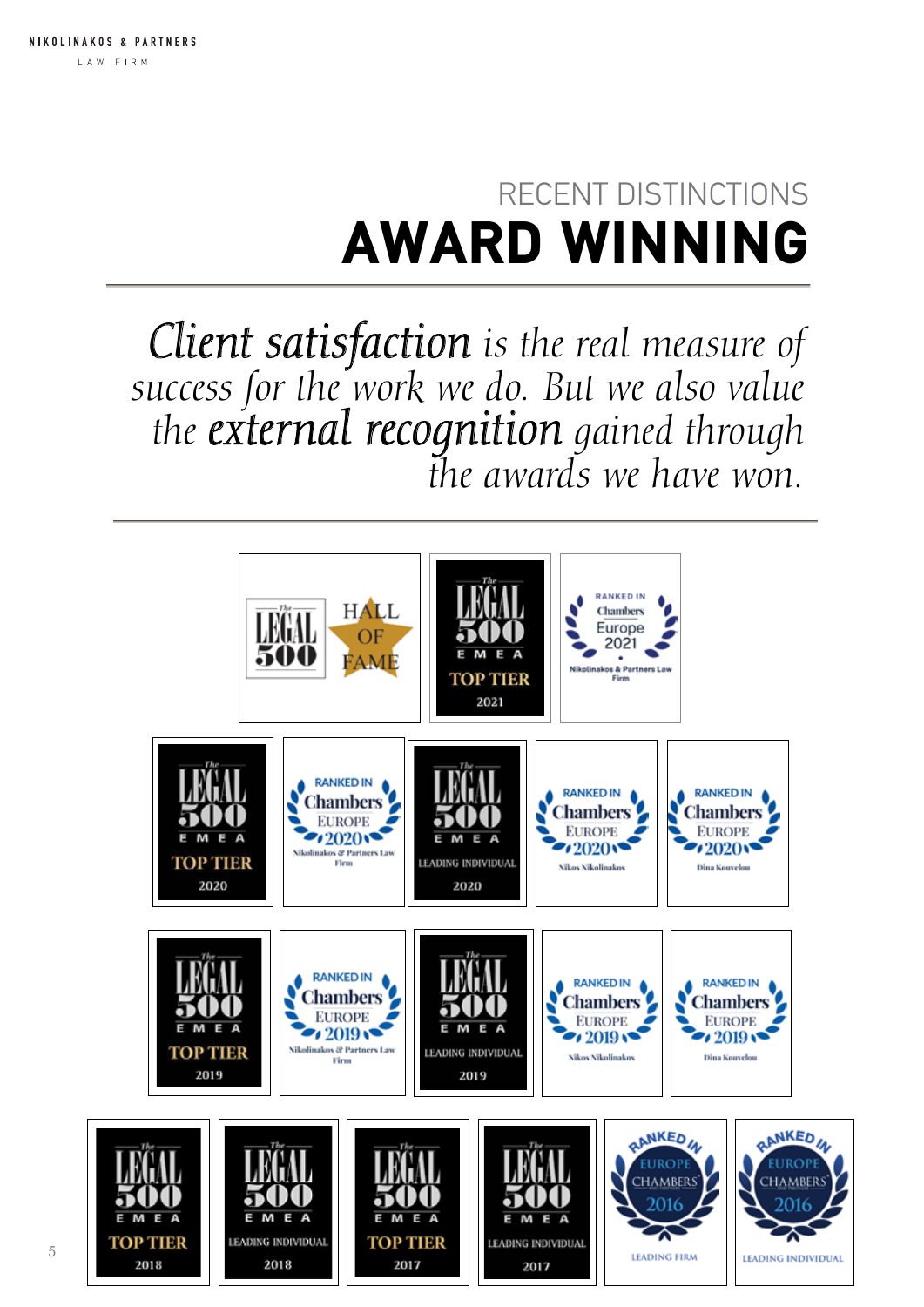We are highly recommended by international legal directories as a leading law firm in Litigation & Dispute Resolution:

"**Leaders in technology-related and competition litigation** and **at the very top of agency dispute practices**, Nikolinakos & Partners Law Firm fields **a committed and creative team of litigators**". Legal500, EMEA, 2021

"**Leaders in regulatory litigation** and **strongly recommended** for **TMT, antitrust**  and **data protection disputes**".

Legal500, EMEA, 2020

"The practice **excels on the dispute resolution front**". Legal500, EMEA, 2020

"Known as a key player in the telecoms market, particularly for **handling a large number of formal proceedings before the Hellenic Telecommunications & Post Commission**".

Chambers & Partners, Europe, 2019

"Nikolinakos & Partners LLP is praised for its **tremendous expertise** and for being **formidable** and **extremely effective in handling disputes**". Legal500, EMEA, 2018

"Nikolinakos & Partners' '**level of service** is **very high**' and '**industry knowledge is deep**', particularly for **regulatory or disputes advice**".

Legal500, EMEA, 2015

"**Experienced** in **representing** both **domestic and international clients before courts and regulatory authorities**".

"**TMT, energy, competition and regulatory disputes** are prominent features of Nikolinakos & Partners Law Firm's **excellent and formidable litigation practice**, which **consistently delivers a very high level of service**".

Legal500, EMEA, 2013

"**Stands out** for its strength in **antitrust litigation**". Legal500, EMEA, 2021

"**Outstanding antitrust litigation experience**". Legal500, EMEA, 2020

"**A key player in the telecoms market, frequently acting on litigation** as well as regulatory and competition proceedings". Chambers & Partners, Europe, 2020

"Nikolinakos & Partners LLP has an **impressive dispute resolution team** with deep understanding of the local and international markets that is **extremely experienced before the regulatory authorities and administrative courts.** The firm is **especially strong on the TMT side**". Legal500, EMEA, 2019

"One of the leading players in **competition law** consulting and **litigation**". Legal500, EMEA, 2019

"**Highly effective litigation team**". Legal500, EMEA, 2017

"**Impressive** competition law practice. … Offers both **litigation** and advisory **services to a range of international and domestic clients**".

Chambers & Partners, Europe, 2016

"**Very experienced litigation team**". Legal500, EMEA, 2015

Chambers & Partners, Europe, 2014 "The **highly competent litigation team** at Nikolinakos & Partners produces **high-quality work**, particularly in **energy and TMT regulatory cases**". Legal500, EMEA, 2014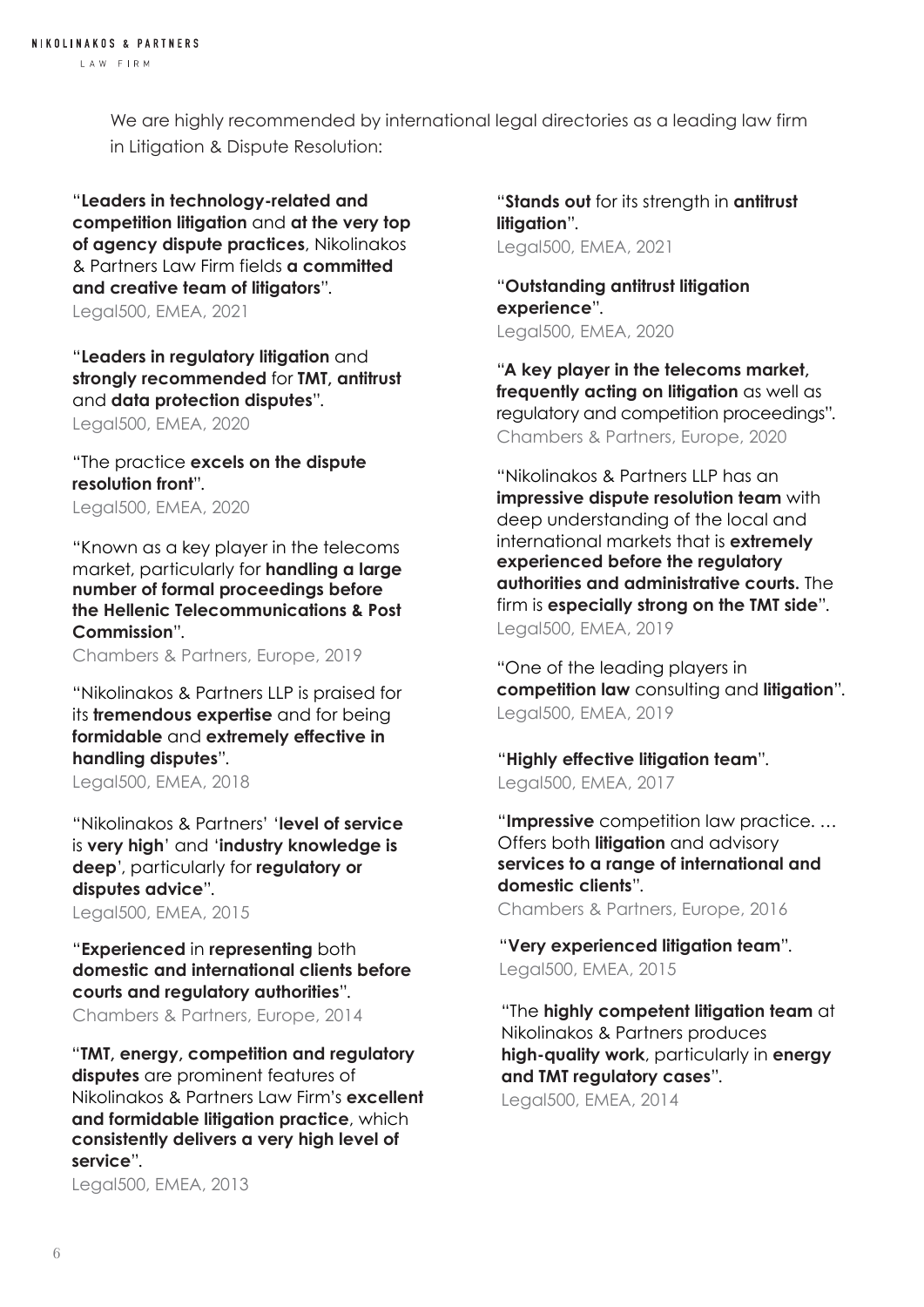## contacts

#### **Nikolinakos & Partners LLP**

182, Mesogeion Avenue, 15561, Athens, Greece

tel.: +30 213 00 200 20 • info@nllaw.gr • www.nllaw.gr

**Dr. Nikos Th. Nikolinakos** Partner **nikolinakos@nllaw.gr**

**Dina Th. Kouvelou Partner kouvelou@nllaw.gr**

**Alexis N. Spyropoulos** Partner **spyropoulos@nllaw.gr**

7